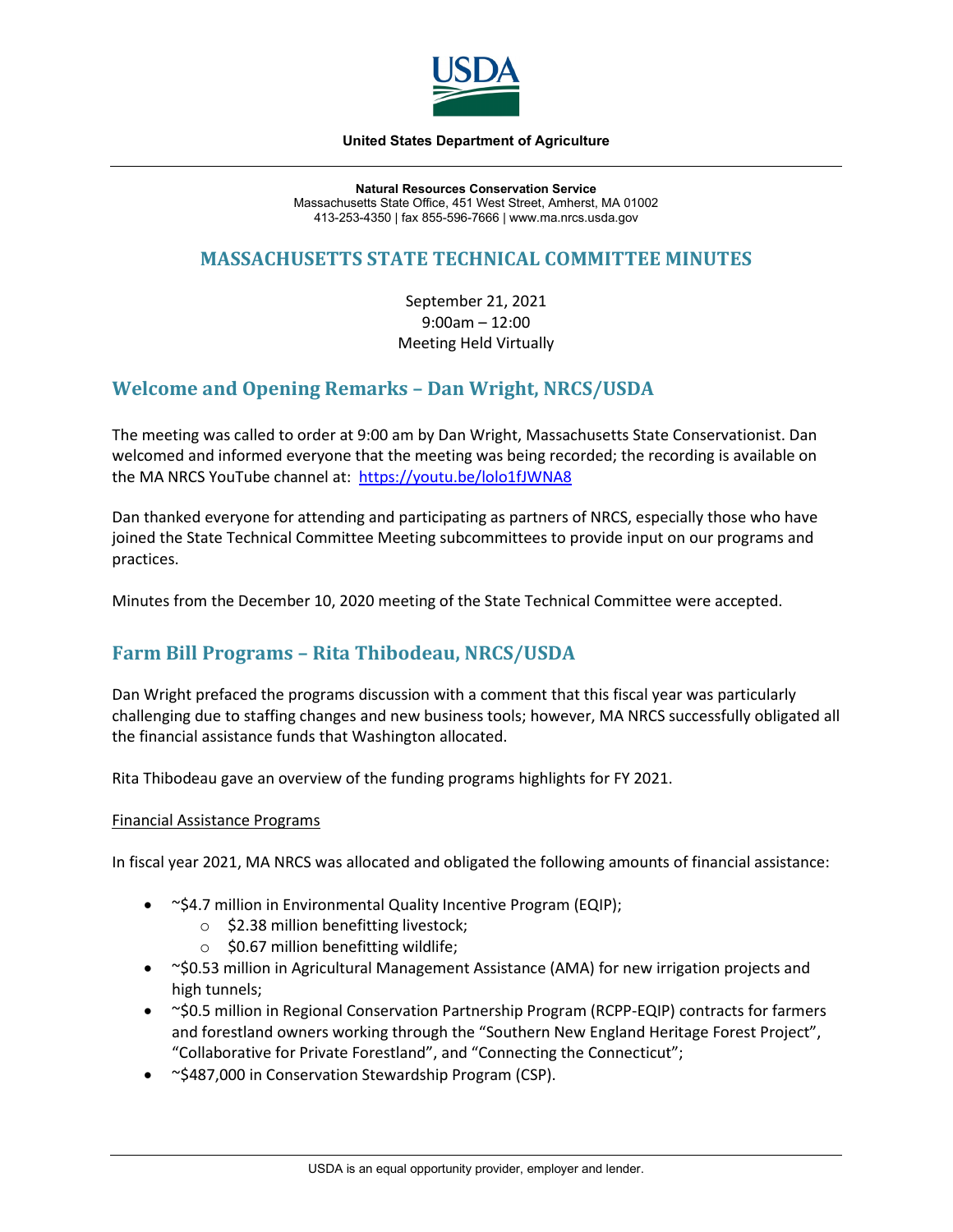Conservation Easement Programs

- ~\$2.3 million in Agricultural Conservation Easement Program (ACEP-Agricultural Land Easements)
- At the date of the meeting, no FY2021 funds had been obligated in Agricultural Conservation Easement Program (ACEP-Wetland Reserve Easements).

For the Regional Conservation Partnership Program (RCPP), a new Critical Conservation Area (CCA) was established for the Northeast region, and 5 applications were received for a total of \$30 million dollars. Applications will be reviewed shortly.

For a more detailed breakdown of the MA NRCS Programs in FY 2021, please see the attached meeting handouts.

A question was asked about the EQIP Conservation Innovation Grant (CIG). Rita explained that CIG is intended to provide funding to partners for the development of innovative conservation technology that NRCS can add to the menu of conservation practices to assist farmers. In FY 2021 MA NRCS solicited Requests for Proposals (RFPs) on the broad topic of soil health and water quality, improvements to wildlife habitat, and silvopasture. We did receive project proposals for soil health/water quality and wildlife. We did not receive any responses to the request for silvopasture projects.

Rita also reported:

- 1. The national RCPP Classic funding opportunity will not be published until sometime in October;
- 2. FY 2022 program announcements for EQIP, AMA, CSP Classic, ALE, and WRE will be soon with ranking cut-off dates. NB MA NRCS Public Affairs Specialist, Diane Petit posted this announcement to our web page recently: [https://www.nrcs.usda.gov/wps/portal/nrcs/detail/ma/newsroom/releases/?cid=NRCSEPRD18](https://www.nrcs.usda.gov/wps/portal/nrcs/detail/ma/newsroom/releases/?cid=NRCSEPRD1828840) [28840](https://www.nrcs.usda.gov/wps/portal/nrcs/detail/ma/newsroom/releases/?cid=NRCSEPRD1828840)

A question was asked if local data on silvopasture wasn't already available. Tom Akin said that data are available, but we were hoping that the CIG would fund a demonstration project showing the requirements, benefits, and challenges. Because this is a land use conversion (forest  $\rightarrow$  grazed forest) we need to see the details of the cutting and grazing plans (basal area removed, basal area remaining, plan for regeneration, livestock management, fencing, watering systems, exclusion to sensitive areas, etc. NRCS is still committed to exploring silvopasture and perhaps this could be a topic of discussion for the forestry subcommittee.

Marianne Piche asked a question on the percentage of funding dedicated to creating/enhancing wildlife habitat. Rita mentioned that in addition to the \$560,000 of EQIP General funding for forestry/wildlife, all three of the RCPP projects (SHEHF, Collaborative for Private Forestland, and Connecting the Connecticut) brought an additional ~\$526,000 to wildlife conservation projects.

# **MA Farm Service Agency, Emergency Conservation Program (ECP) – Tom Cairns**

Tom Cairns provided an update on the Emergency Conservation Program. The ECP program provides farmers with financial assistance to improve drought conditions, particularly new wells and improved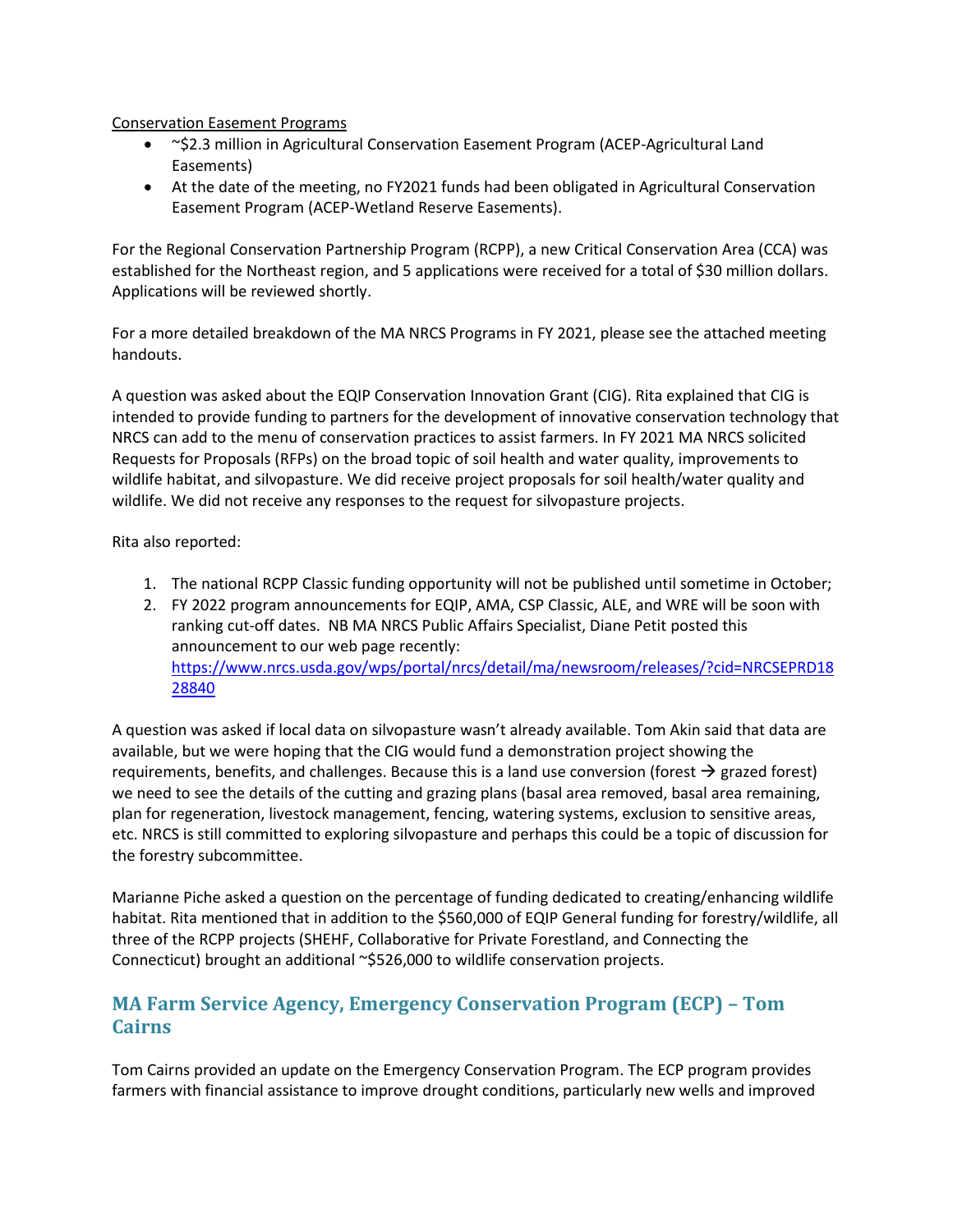irrigation systems. ECP is administered by the Farm Service Agency, however, NRCS provides technical assistance/engineering designs to the customers. This year we assisted 78 farmers and provide \$1.8 million dollars. We have also worked on several disaster declarations which will also provide emergency loans to farmers for crop losses. FSA appreciates all of the assistance NRCS has provided in helping serve USDA customers.

# **State Resource Conservationist - Tom Akin, USDA/NRCS**

#### Review of Source Water Protection Areas for FY 2021

Beginning with Fiscal Year 2021, NRCS Washington required all states to dedicate 10% of financial assistance to water quality improving conservation practices in to be directed to SWPAs. For projects with conservation practices that benefit water quality, customers will be eligible for a 90% payment rate compared to the normal 75% rate. Criteria used to select SWPAs include:

- Percent HUC 12 in Wellhead Protection Area (Ground) (Source: EPA);
- Percent Farmland within HUC12 Watersheds, (Source: 2016 National Land Cover Database);
- 303(d) Impaired Waters ¼ mile buffer within HUC12 Watersheds (Source: 2014 Integrated List of Waters – Mass DEP, MassGIS Data);
- Sole Source Aquifer, (Source: EPA Designated, MassGIS Data);
- Mass DEP Wellhead Protection Areas, (Source: 2019 Mass DEP, MassGIS Data).

Please see the meeting handouts for locations of the SWPAs and moneys that were allocated to SWPAs in FY 2021. Tom Akin reported that approximately 2,000 acres of priority conservation practices will be implemented in the selected SWPA areas. Some of the selected SWPAs had no financial assistance funds allocated so we'll revisit the selection of SWPAs for FY 2022 with our partners so that we can also address forestland and wildlife projects.

#### National Water Quality Initiative (NWQI) updates:

The Palmer River NWQI project in Rehoboth is almost complete; there are just a few conservation practices remaining to be installed. These will be completed in early FY 2022. In August 2021 Tetra Tech delivered 2 NWQI watershed plans for the Westport River and James Brook/Unkety Brook (on the Nashua River mainstem) watersheds. MA NRCS will intersect USDA customer data with the priority catchment areas identified in the watershed plans to prioritize outreach efforts to potential customers.

With the assistance of MA DEP and EPA, MA NRCS issued an RFP in early FY2021 requesting watershed plans for 2 tributaries of the Connecticut River. NRCS received 2 proposals for the South River (Ashfield and Conway) watershed and 2 proposals for the Upper Manhan River (Southampton and Westhampton). MA NRCS selected the Franklin Regional Council of Governments to write the watershed plan the South River; this project will begin in October 2021 and conclude by March of 2023. MA NRCS did not make a selection for the Upper Manhan watershed, however, water quality data recently obtained shows improved water quality for this watershed.

# **Partner Spotlight – MA Association of Conservation Districts, Michael Leff**

Michael Leff shared with the committee that MACD received a grant from the NRCS National office to write a Small Farm Engagement Guide. The goal of the guide is to furnish service providers with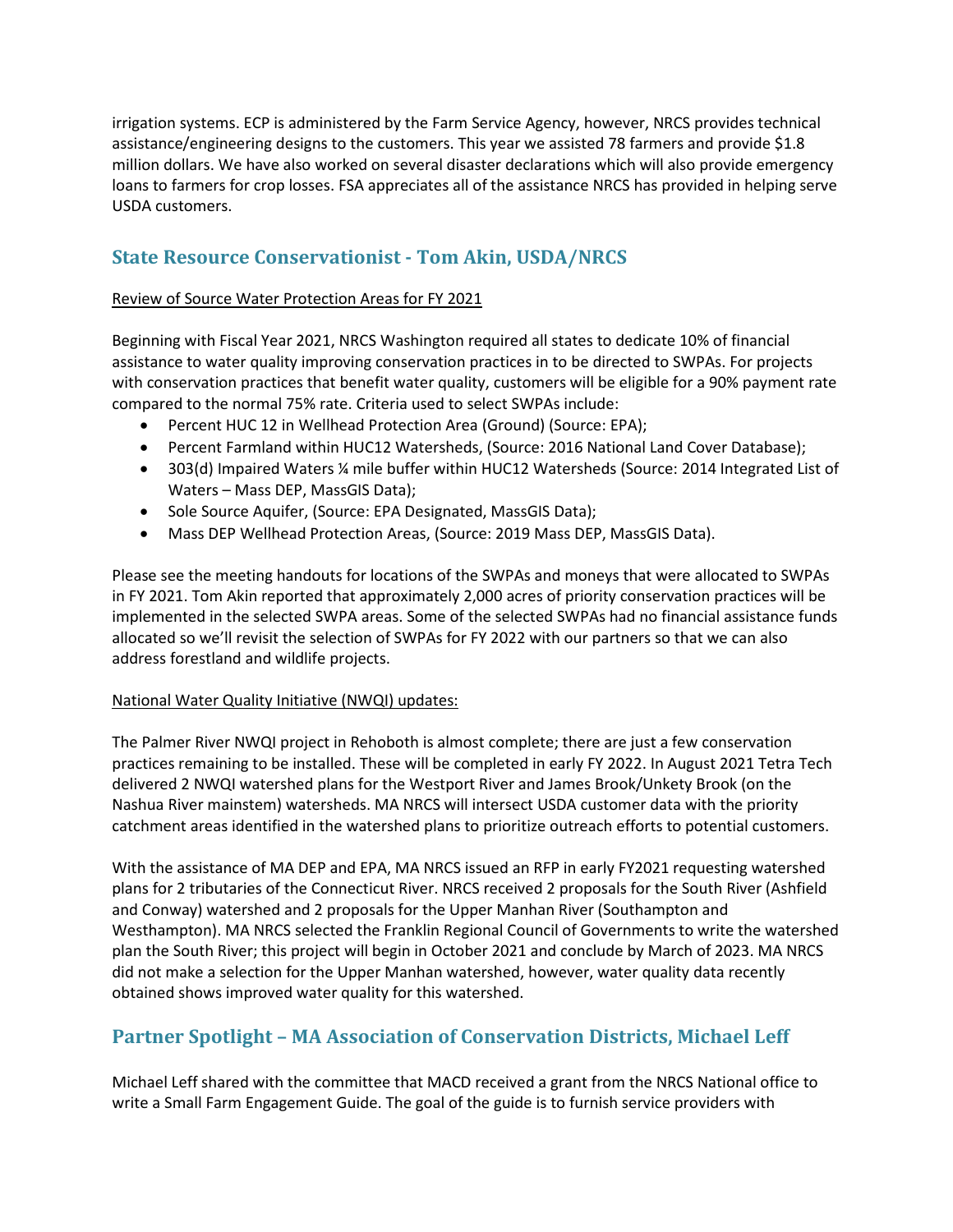guidance on successfully engaging landowners and increasing conservation on the ground. The guide is in its final editing stages and will be released soon. For more info on the guide please contact Michael.

As an example of successful landowner engagement, Michael shared the MACD video featuring Iain Ward of New England Consulting Services, available here:<https://vimeo.com/485216167/26c4533f1e>

that was a result of the MA DEP 319 project in the Palmer River watershed.

### **New Business**

### **MA Dept. of Agricultural Resources – David Viale**

David Viale gave an update that MDAR is moving forward with a Statewide Farmland Action Plan. The formation of the plan was recommended by the MA Food Systems Plan that was written in 2014. David shared that MDAR has hired the Donoghue Institute at UMass to assist with plan facilitation. American Farmland Trust and the MA Food Systems Collaborative will also assist. The goal is to complete the plan by June 2022. The planning process will look at the pace of conservation on MA farmland, addressing access to farmland, looking at food security, and the economic viability of farm businesses. A series of stakeholder listening groups and summits will be held over the next year to gather input. The plan seeks to build on the recommendation of the MA Food Plan, the Healthy Soils Action Plan and the Resilient Lands Initiative that was led by MA EOEEA.

David said that MDAR is currently in the research phase of the project and asked the group to help identify subject matter experts who could help point MDAR to resources and guide the consultants to relevant data sources and metrics for progress. MDAR will forward a list of experts to the consultants, who will engage them in interviews, analysis, and comments on the plan.

David also asked whether the State Tech Committee could be considered a subject matter expert in some way for the plan (whether in creation of the plan or implementation). For example:

a. In creation of the plan, perhaps the committee could serve as a subject matter expert? and is interviewed by the consultants? or discusses drafts of the plan and develops feedback?

b. In implementation of the plan: The State Tech Committee considers recommendations and findings of the plan and how it might influence NRCS programs.

Dan Wright asked for a timeline on identifying the SMEs. David said they're trying to finalize the list of SMEs by early October. Please reach out to David if you have any suggestions.

A committee member asked how this plan will dovetail with Resilient Land Initiative and the Healthy Soils Action Plan. The consultants will definitely consider integrating those plans if applicable. Bob O'Connor mentioned that the Resilient Lands Initiative is not yet final/is still being reviewed by various Commonwealth secretariats (Transportation, Housing and Public Health). The soils action plan is closer to being approved and hopefully will be released concurrently.

### **Formation of an Urban Agriculture Subcommittee – Dan Wright, STC**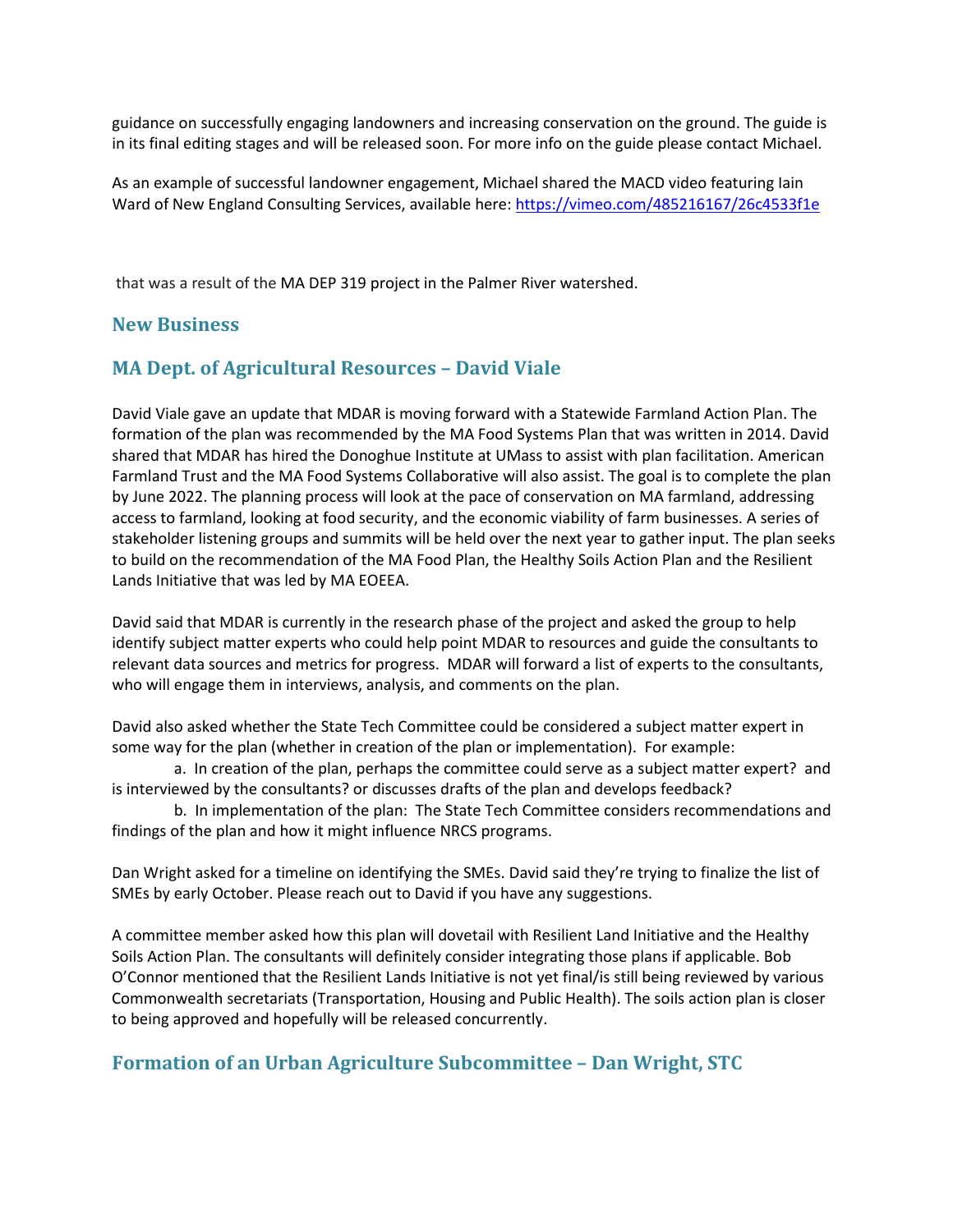Dan Wright announced that MA NRCS is seeking volunteers to serve on an urban ag subcommittee. Washington has a staffed urban ag office, and MA NRCS would like to establish an urban ag office here in MA that might also assist other states. In addition to establishing a subcommittee we will also engage with our sister agency at FSA to establish a county committee for urban ag. Please reach out to Dan if you're interested. Ted Kendziora shared a US Fish & Wildlife Service link for urban ag: <https://www.fws.gov/urban/>

Dan also mentioned that a lot of emphasis is being put on climate smart agriculture and increased federal funding which could double our national conservation budget. Additional funding may also be available for additional watershed operations projects on Cape Cod.

# **Partner Updates**

# **MDAR – David Viale**

MDAR just recently wrapped up their annual monitoring of APR properties. David announced that they've streamlined the process and have engaged MACD and its staff to monitor the APR easements that were funded with federal assistance. An additional 10 APR applications will be reviewed soon. MDAR is also revisiting the topic of agritourism and hoping to have actionable spring of 2022.

# **Trustees of Reservations – Julie Richburg**

Julie Richburg reported that Trustees of Reservations has engaged American Farmland Trust and the Regenerative Design Group to complete soil health productivity analyses for their properties. The plans will identify soil health properties and evaluate current land uses to determine best benefits agricultural production as well as enhanced wildlife/biodiversity and ecosystem services. The plans should be completed in early 2022. Trustees will also be hiring an agroecologist to spearhead their rotational grazing and soil health programs; checkout their website or contact Julie [jrichburg@thetrustees.org](mailto:jrichburg@thetrustees.org) for more information.

# **UMass Extension – Clem Clay**

Clem Clay updated the committee that UMass will be hiring a production agriculture faculty position within Extension soon. Extension will also be hiring an Urban Agriculture extension educator, bringing in a new director of the soil testing lab with hopes of expanding services to include soil health testing.

# **American Farmland Trust – Emily Cole**

Emily Cole shared details on the progress of the AFT soil health project[. https://farmland.org/ma-soil](https://farmland.org/ma-soil-health-program/)[health-program/](https://farmland.org/ma-soil-health-program/) The project's goals are to , determine the best way to provide financial technical assistance to farmers and what are the farmers' greatest barriers to soil health practice adoption? So far they've distributed 14000 # of cover crop seed, collected 70 soil health samples to analyzed by Cornell University's Soil Health Testing Lab. AFT is also working on a regional RCPP grant focusing on regenerative agriculture and soil health projects across New England. AFT will soon begin working on an EQIP- CIG grant with urban producers.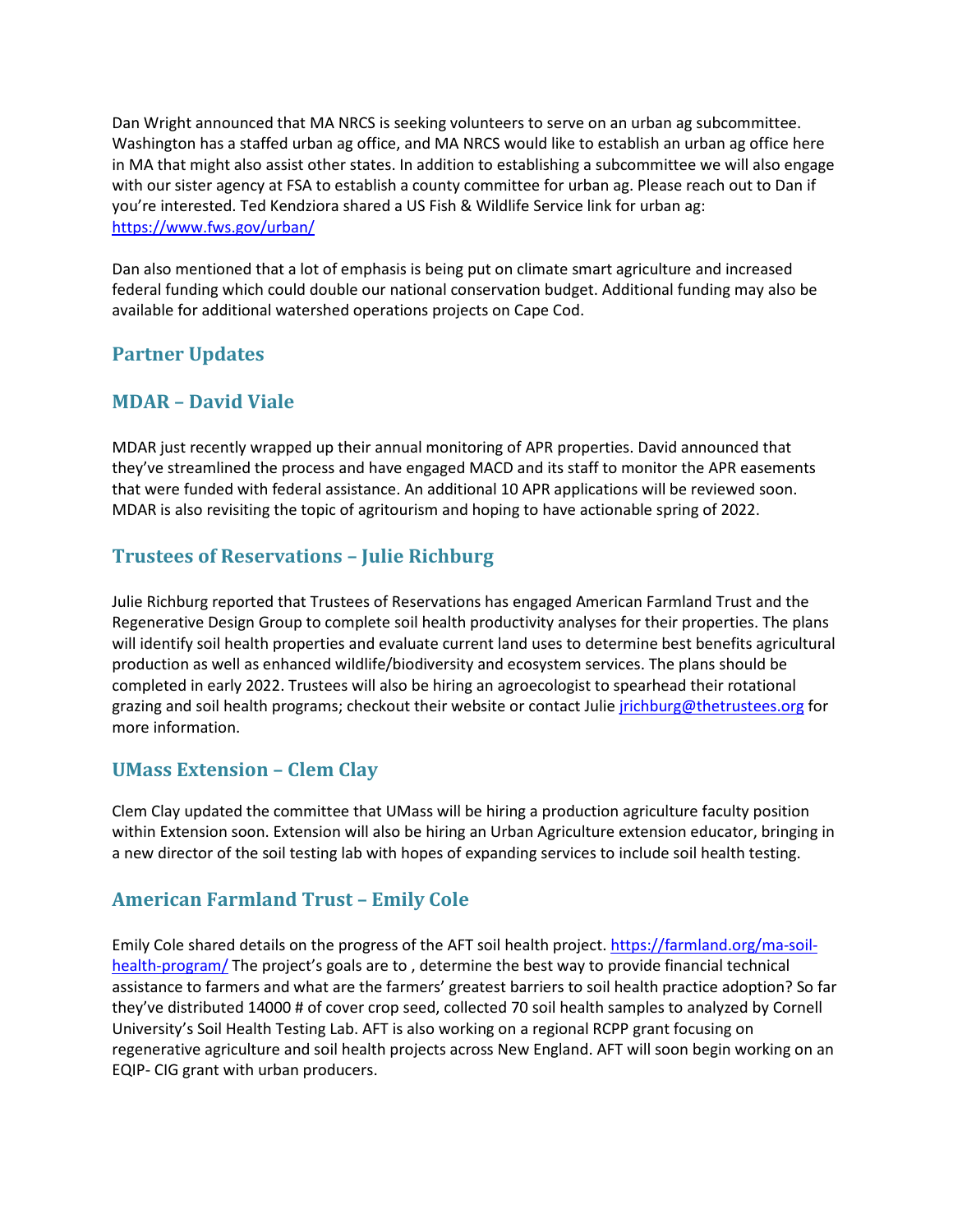# **MA Association of Conservation Districts – Michael Leff**

Michael Leff shared that MACD will soon be hosting lunch-time meetings aimed at conservation district staff – recruitment of CD supervisors and board members. The MACD annual meeting will be held virtually on Nov 30th from 3-5pm. If you'd like to attend or have agenda items, please reach out to Michael.

# **MA Department of Conservation and Recreation, Service Forestry Program – Jennifer Fish**

Jennifer Fish provided updates from MA DCR service forestry program; they are working on climate smart forestry, and the Nature Conservancy/American Family Forest's forest carbon program. DCR has also completed 3 publications for forest land owners (available here: DCR climate forestry - <https://www.mass.gov/guides/climate-forestry> : 1) setting goals; 2) adapting to changing conditions, and 3) a publication focusing on resiliency and forest carbon. They are also working on how to adapt Forest Management Plans that include criteria on climate smart forestry. Jennifer also expressed an interest in forming a Forestry subcommittee. If anyone is interested in being part of the subcommittee please contact Tom Akin at Thomas. Akin@usda.gov.

### **MassWildlife – Marianne Piche**

Marianne Piche gave an update on the New England Cottontail program. MA is on track to reach acreage goals by 2030. Outreach to landowners using the TELE methodologies (Tools for Engaging Landowners Effectively)<https://www.engaginglandowners.org/>is ramping up. MA NRCS recently awarded a CIG grant for NEC research to SUNY ESF. Researchers will be looking at the intensity of cuts and characteristics of habitats that may affect competition between NEC vs. eastern cottontail. Marianne also informed the group that Working Lands For Wildlife species initiatives may not happen at a national level, however, these initiatives and funding pools can be established at the state level. Marianne is supportive of MA NRCS continuing to dedicate EQIP funds for NEC.

# **MA Department of Environmental Protection – Matt Reardon**

Matt shared with the committee that MassDEP will be hiring a watershed outreach specialist to assist with 319 program outreach efforts. Matt's former position as "Nonpoint Source Program (NPS) Manager" at DEP will also be advertised soon. The MassDEP NPS group has also recently released the fall Section 319 Nonpoint Source Competitive Grants Program Fall Request for Proposals. Apre-RFR meeting will be held soon; check out their web site at:

[https://www.mass.gov/info-details/grants-financial-assistance-watersheds-water-quality#section-319](https://www.mass.gov/info-details/grants-financial-assistance-watersheds-water-quality#section-319-nonpoint-source-competitive-grants-program-) [nonpoint-source-competitive-grants-program-](https://www.mass.gov/info-details/grants-financial-assistance-watersheds-water-quality#section-319-nonpoint-source-competitive-grants-program-)

# **U.S. EPA – Kira Jacobs**

Kira Jacobs reminded everyone that the "Stand Up for Forests" project is designed to improve/protect source waters used for drinking water by protecting and conserving forested watersheds and improving forest product marketplaces. There are some free outreach materials that your organization can download and use[: https://standupforforests.org/](https://standupforforests.org/)